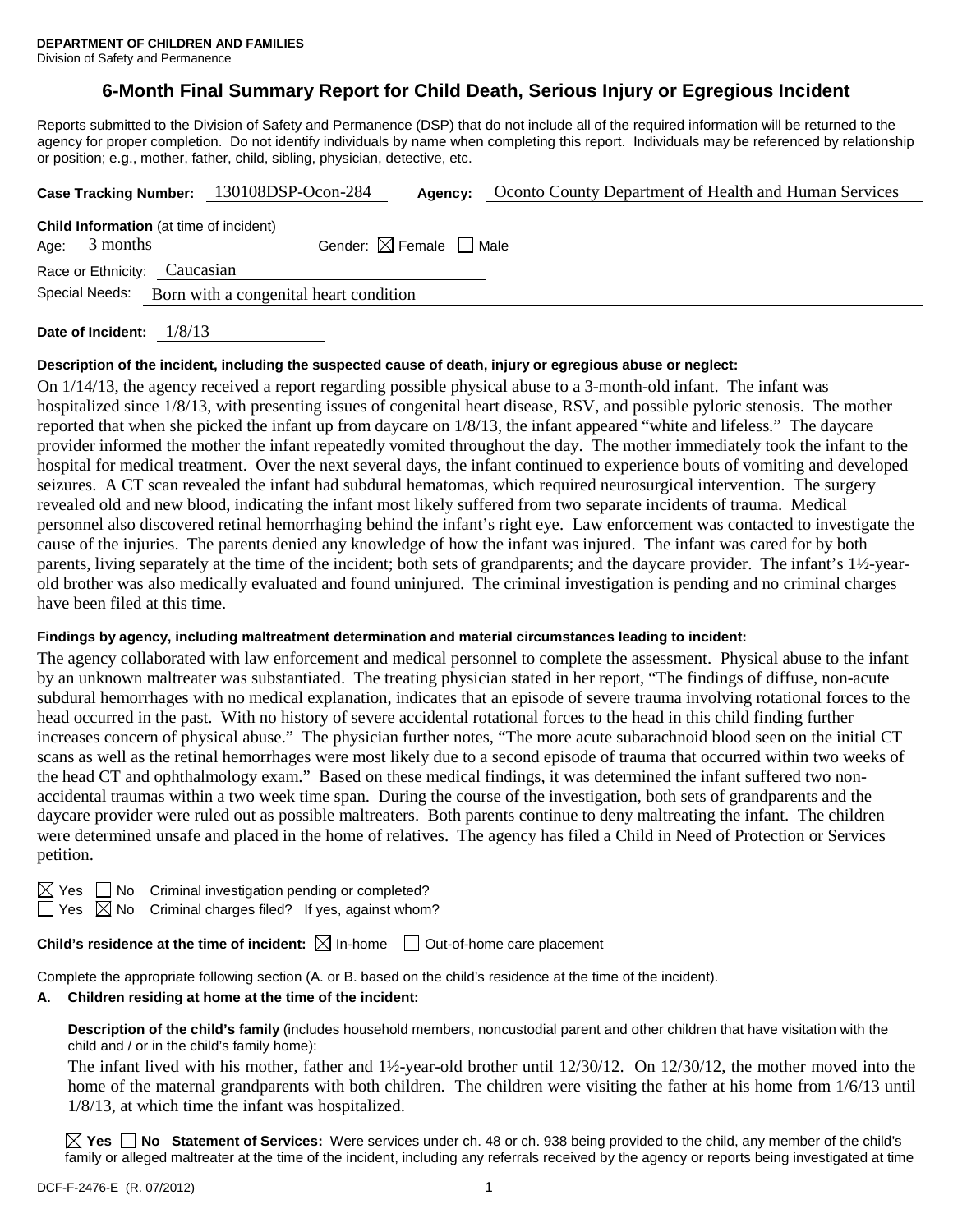#### of incident?

#### **If "Yes", briefly describe the type of services, date(s) of last contact between agency and recipient(s) of those services, and the person(s) receiving those services:**

On 12/12/12, the agency received a report with concerns the mother was not following through with cardiology appointments for the infant's medical condition. The agency screened out the CPS Report and screened it in as a Services Report. The assigned worker did not make contact with the family until 1/10/13, at which time the worker learned the infant was admitted to the hospital. The worker made phone contact with the mother who stated she was willing to meet with the worker once the infant was discharged from the hospital. The extent of the infant's injuries was not known at the time of the phone call.

**Summary of all involvement in services as adults under ch. 48 or ch. 938 by child's parents or alleged maltreater in the previous five years:** (Does not include the current incident.) None

**Summary of actions taken by the agency under ch. 48, including any investigation of a report or referrals to services involving the child, any member of the child's family living in this household and the child's parents and alleged maltreater.** (Does not include the current incident.)

(Note: Screened out reports listed in this section may include only the date of the report, screening decision, and if a referral to services occurred at Access. Reports that do not constitute a reasonable suspicion of maltreatment or a reason to believe that the child is threatened with harm are not required to be screened in for an initial assessment, and no further action is required by the agency.)

On 12/12/12, the agency screened out a report with allegations of neglect to the infant; however, opened the case as an offer of services. The case was open with the agency at the time of the incident.

#### **Summary of any investigation involving the child, any member of the child's family and alleged maltreater conducted under ch. 48 or ch. 938 and any services provided to the child and child's family since the date of the incident:**

The agency screened in and assessed the allegation of physical abuse to the infant. Physical abuse by an unknown maltreater was substantiated. Both children were determined unsafe and placed in the home of relatives. The agency has filed a Child in Need of Protection or Services petition and the family is receiving ongoing case management services.

#### **B. Children residing in out-of-home (OHC) placement at time of incident:**

#### **Description of the OHC placement and basis for decision to place child there:**

#### **Description of all other persons residing in the OHC placement home:**

**Licensing history:** Including type of license, duration of license, summary of any violations by licensee or an employee of licensee that constitutes a substantial failure to protect and promote the welfare of the child.

#### **Summary of any actions taken by agency in response to the incident:** (Check all that apply.)

|                               | Screening of Access report                           | Attempted or successful reunification             |
|-------------------------------|------------------------------------------------------|---------------------------------------------------|
|                               | Protective plan implemented                          | Referral to services                              |
|                               | Initial assessment conducted                         | Transportation assistance                         |
|                               | Safety plan implemented                              | Collaboration with law enforcement                |
| N<br>M                        | Temporary physical custody of child                  | Collaboration with medical professionals          |
|                               | Petitioned for court order / CHIPS (child in need of | Supervised visitation                             |
|                               | protection or services)                              | Case remains open for services                    |
|                               | Placement into foster home                           | Case closed by agency                             |
| $\frac{\boxtimes}{\boxtimes}$ | <b>Placement with relatives</b>                      | Initiated efforts to address or enhance community |
|                               | Ongoing Services case management                     | collaboration on CA/N cases                       |
|                               |                                                      | Other (describe):                                 |
|                               |                                                      |                                                   |

### **FOR DSP COMPLETION ONLY:**

# **Summary of policy or practice changes to address issues identified during the review of the incident:**

Under the Child Welfare Disclosure Act (Section 48.981(7)(cr), Stats.), the DSP completes a 90-day review of the agency's practice in each case reported under the Act. In accordance with the DCF memo Series 2010-13, dated December 7, 2010 pertaining to the Child Welfare Case Review Protocol, the DSP completed an on-site review in case #120101DSP-Ocon-284 and prior reports involving the family. The report found: a Child Protective Services (CPS) Report from 2012 was screened out in error, erroneously documented as a Services Report, and was not screened within 24 hours of its receipt. A Child Protective Services (CPS) Report from 2013 was not screened within 24 hours of its receipt and was erroneously assigned an incorrect response time as another vulnerable child remained in the home and was accessible to the alleged maltreator. The